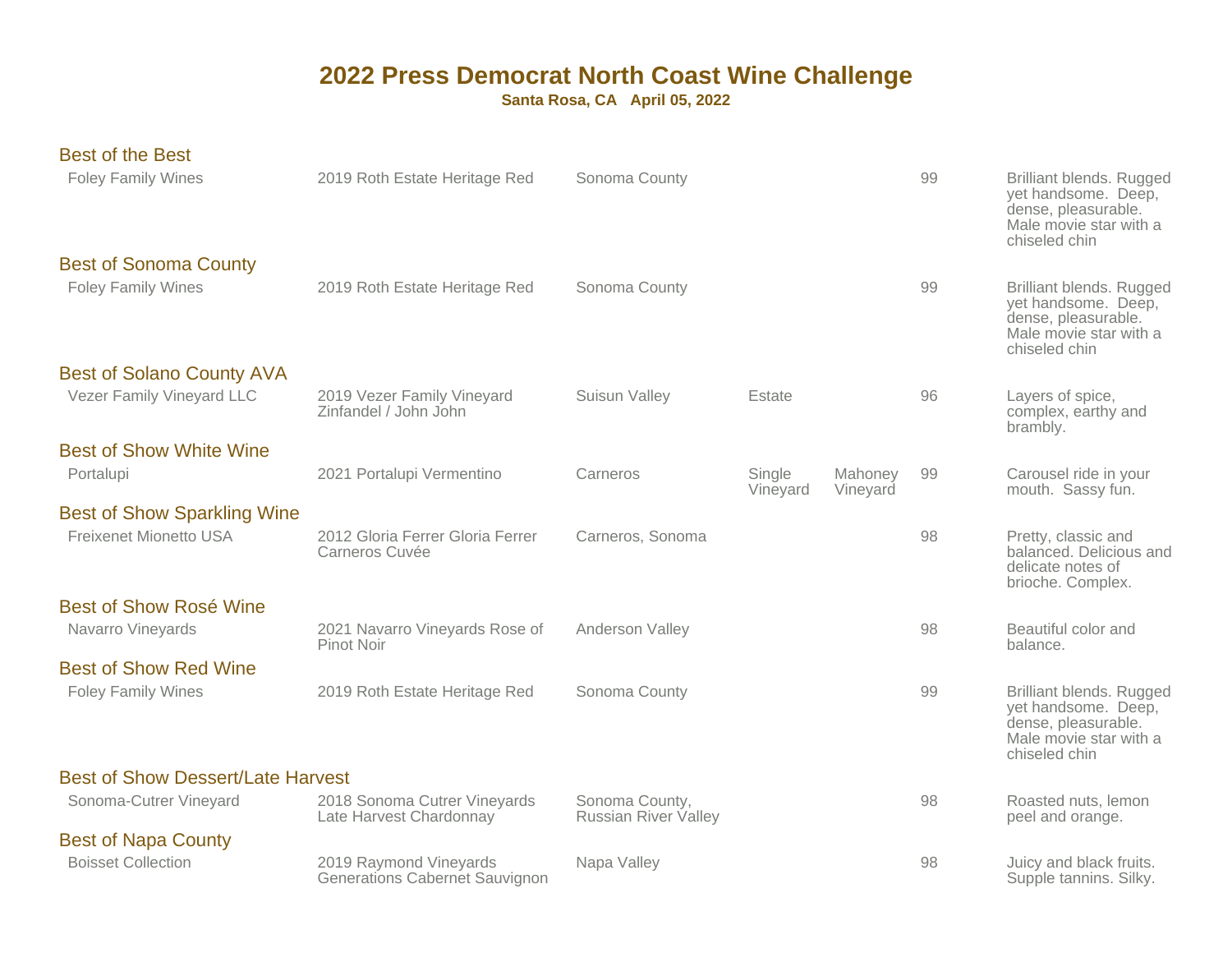| <b>Best of Mendocino County</b> |                                                                            |                             |                                             |                      |    |                                                                                                                     |
|---------------------------------|----------------------------------------------------------------------------|-----------------------------|---------------------------------------------|----------------------|----|---------------------------------------------------------------------------------------------------------------------|
| Navarro Vineyards               | 2021 Navarro Vineyards Rose of<br>Pinot Noir                               | Anderson Valley             |                                             |                      | 98 | Beautiful color and<br>balance.                                                                                     |
| <b>Best of Lake County</b>      |                                                                            |                             |                                             |                      |    |                                                                                                                     |
| <b>Brassfield Estate Winery</b> | 2021 Brassfield Estate Winery<br>Sauvignon Blanc                           | <b>High Valley</b>          | Estate<br>Grown,<br>Produced<br>and Bottled |                      | 97 | Lemon curd, grapefruit,<br>great nose, complex<br>and floral.                                                       |
| <b>Best of Class</b>            |                                                                            |                             |                                             |                      |    |                                                                                                                     |
| Aratas Wine                     | 2019 Aratas Wine "Veneration" Red Napa Valley<br><b>Blend</b>              |                             | Unfined &<br>Unfiltered                     |                      | 98 | Petite Sirah. Brilliant.<br>Beautiful. Licorice.<br>Meaty.                                                          |
| Armida                          | 2019 Armida Cabernet Sauvignon<br>Stuhlmuller Vineyard Block 8             | Alexander Valley            | Single<br>Vineyard                          |                      | 98 | Direct, honest and nice<br>balance. Licorice,<br>cherry, sweet and<br>spicy. "Triple S" -<br>Sweet, Spicy and Sexy. |
| Balletto Vineyards, Inc.        | 2021 Balletto Vineyards Pinot Gris                                         | <b>Russian River Valley</b> | Estate<br>Grown,<br>Produced<br>and Bottled |                      | 96 | Zesty, floral, good acid,<br>orange blossom                                                                         |
| <b>Barlow Vineyards</b>         | 2019 Barlow Petite Verdot                                                  | Calistoga                   | Estate                                      |                      | 95 | Great acidity. Deep,<br>dark and ripe.<br>Glamorous. Nice<br>texture. Great youthful<br>character.                  |
| <b>Benziger Family Winery</b>   | 2020 Benziger Family Winery Apple Los Carneros (Sonoma)<br>Hill Chardonnay |                             |                                             |                      | 98 | Brilliant, lemon, ripe fruit.<br>Clean.                                                                             |
| <b>Boisset Collection</b>       | 2019 Raymond Vineyards<br><b>Generations Cabernet Sauvignon</b>            | Napa Valley                 |                                             |                      | 98 | Juicy and black fruits.<br>Supple tannins. Silky.                                                                   |
| <b>Brassfield Estate Winery</b> | 2021 Brassfield Estate Winery<br>Sauvignon Blanc                           | <b>High Valley</b>          | Estate<br>Grown,<br>Produced<br>and Bottled |                      | 97 | Lemon curd, grapefruit,<br>great nose, complex<br>and floral.                                                       |
| <b>Bricoleur Vineyards LLC</b>  | 2019 Bricoleur Vineyards Special<br>Selection Pinot Noir                   | <b>Russian River</b>        | Estate                                      | Special<br>Selection | 97 | Perfume in the nose.<br>Cherry aromas with<br>layers of velvety<br>textures.Generous oak<br>and very sexy.          |
| Davis Family Vineyards          | 2019 Davis Family Vineyards Cuvee Mendocino County<br>Luke                 |                             |                                             | Alder<br>Springs     | 97 | So pretty, Aromatic.<br>Clean, pretty, balanced<br>and floral.                                                      |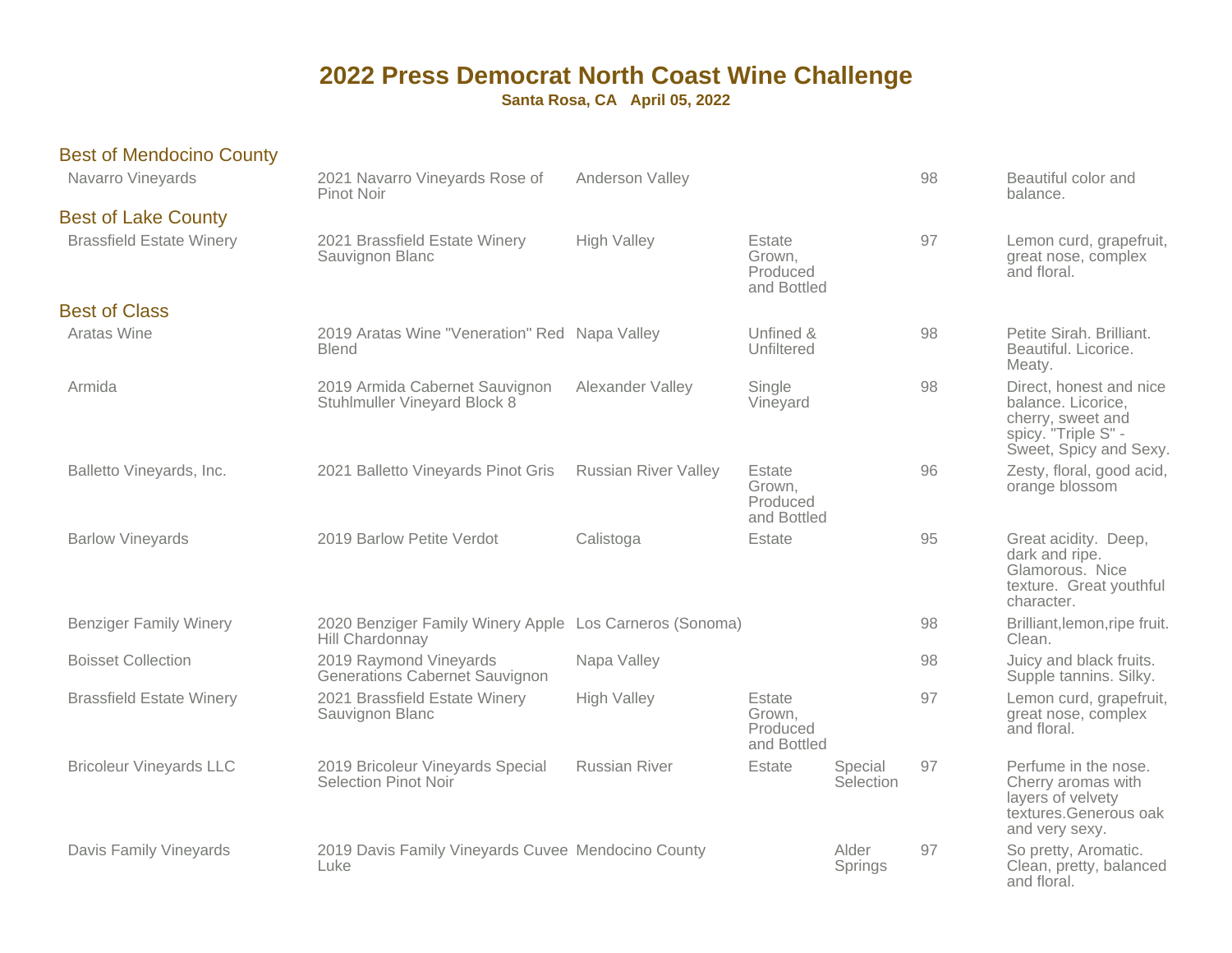| De La Montanya Vineyards &<br>Winery | 2018 De La Montanya Vineyards &<br>Winery Sybil Cabernet Sauvignon,<br>Napa/Sonoma | North Coast                        |                     |                   | 98 | Really nice mouth<br>coating. Delicious.                                                                                 |
|--------------------------------------|------------------------------------------------------------------------------------|------------------------------------|---------------------|-------------------|----|--------------------------------------------------------------------------------------------------------------------------|
| <b>Delicato Family Wines</b>         | 2021 Francis Ford Coppola<br>Diamond Collection Sonoma County<br>Sauvignon Blanc   | Sonoma County                      |                     |                   | 98 | Summer day Pour.<br>Taste like summer.                                                                                   |
| <b>Delicato Family Wines</b>         | 2018 Black Stallion Estate Winery<br><b>Collector's Edition Malbec</b>             | Napa Valley                        |                     |                   | 97 | Dark fruit<br>classic, varietal-y spot<br>on.                                                                            |
| Due Ruscelli                         | 2018 Due Ruscelli Primitivo<br>Tramonto                                            | <b>Russian River</b>               | Estate              |                   | 96 | Spicy tea leaf and<br>plums. Ripe<br>fruit, caramel tones.<br>Integrated oak. Nice<br>balance.                           |
| Eco Terreno Wines & Vineyards        | 2019 Eco Terreno Wines &<br>Vineyards Cuvee Tierra                                 | Alexander Valley,<br>Sonoma County | Estate<br>Grown     |                   | 93 | Yummy. Quite floral.<br>Spice. Blackberry.                                                                               |
| Ektimo Vineyards                     | 2019 Ektimo Vineyards Pinot Noir<br>Mt. Eden Clone                                 | <b>Russian River</b>               | Estate              | Mt. Eden<br>Clone | 98 | Juicy, ripe fruit. Tangy<br>with refreshing acidity.                                                                     |
| Fifth Hill Inc.                      | 2018 Pickberry Pickberry Vineyard                                                  | Sonoma County,<br>Sonoma Mountain  |                     |                   | 97 |                                                                                                                          |
| <b>Foley Family Wines</b>            | 2019 Roth Estate Heritage Red                                                      | Sonoma County                      |                     |                   | 99 | <b>Brilliant blends. Rugged</b><br>yet handsome. Deep,<br>dense, pleasurable.<br>Male movie star with a<br>chiseled chin |
| <b>Foley Family Wines</b>            | 2019 Roth Estate Alexander Valley Alexander Valley<br>Cabernet Sauvignon           |                                    |                     |                   | 98 | Great oak integration.<br>Quintessential. Cassis,<br>tobacco.                                                            |
| <b>Freixenet Mionetto USA</b>        | NV Gloria Ferrer Gloria Ferrer Blanc Carneros, Sonoma<br>de Noirs Rosé             |                                    |                     |                   | 98 | Earth waking up after<br>winter. It's crisp and<br>refreshing. Very<br>elegant.                                          |
| <b>Freixenet Mionetto USA</b>        | 2012 Gloria Ferrer Gloria Ferrer<br>Carneros Cuvée                                 | Carneros, Sonoma                   |                     |                   | 98 | Pretty, classic and<br>balanced. Delicious and<br>delicate notes of<br>brioche. Complex.                                 |
| <b>GrapeSeed Wines</b>               | 2021 Sassoferrato Rosé of<br>Sangiovese                                            | Mendocino                          |                     |                   | 97 | Inviting, spicy nose.<br>Citrus, crisp, floral<br>aromatics                                                              |
| Handal-Denier Vineyards              | 2019 Denier-Handal Vineyards Don North Coast<br>Angelo                             |                                    | Winemaker<br>Select |                   | 96 | Spicy black tea, nice<br>tannin, hearty, black<br>pepper. Lovely wine.                                                   |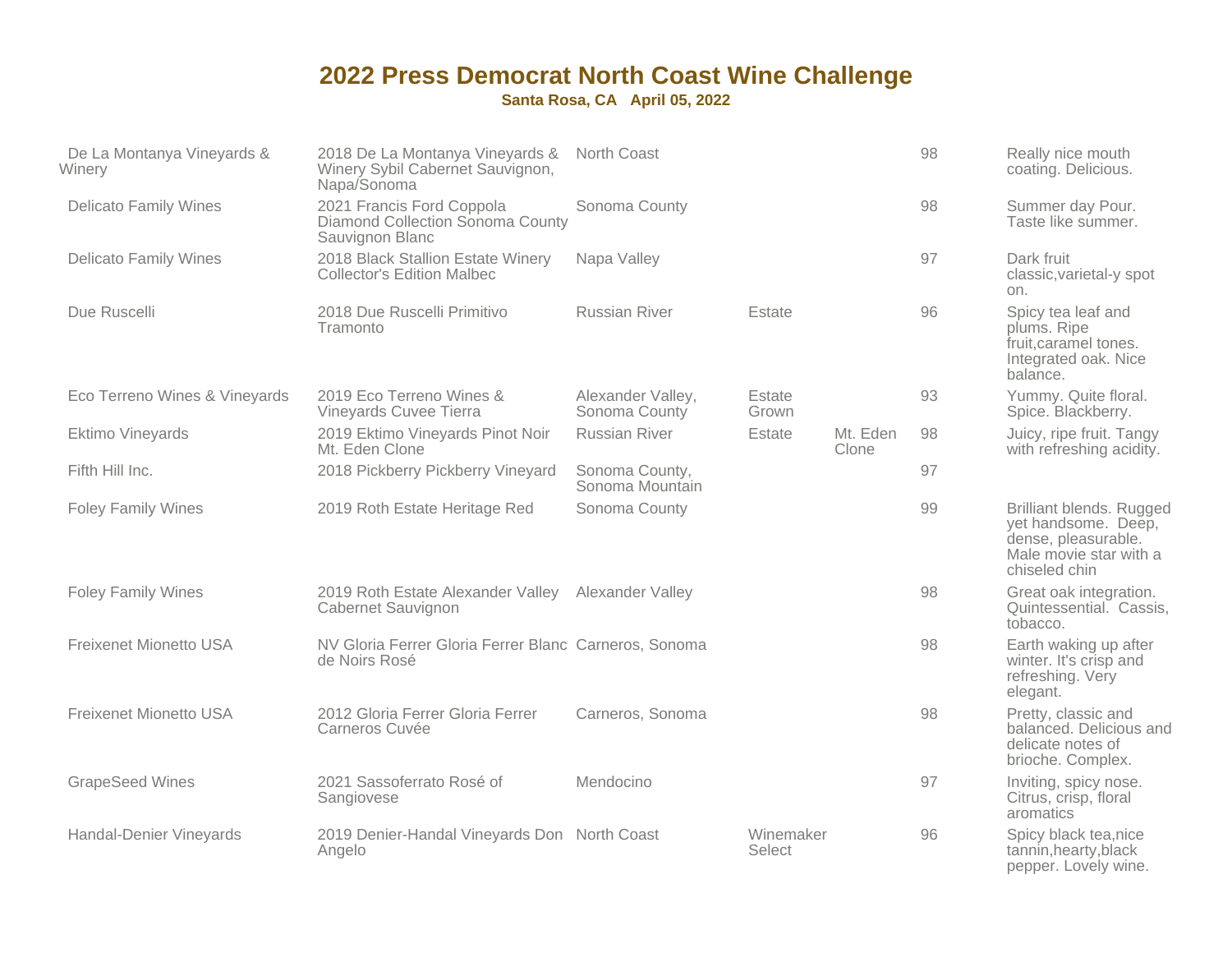| <b>Husch Vineyards</b>       | 2021 Husch Vineyards<br>Gewurztraminer                        | Anderson Valley                                 | Estate<br><b>Bottled</b>     |                                                                                                                                                                            | 93 | Nice acidity, it's<br>aromatic and floral for<br>your secret garden.       |
|------------------------------|---------------------------------------------------------------|-------------------------------------------------|------------------------------|----------------------------------------------------------------------------------------------------------------------------------------------------------------------------|----|----------------------------------------------------------------------------|
| <b>Imagery Estate Winery</b> | 2019 Imagery Estate Winery<br>Cabernet Franc                  | Sonoma County                                   |                              |                                                                                                                                                                            | 98 | Juicy. Balanced.<br>Fabulous wine.<br>Primary fruit.<br>Boysenberry.       |
| J. Rickards Winery           | 2019 J. Rickards Winery Cabernet<br>Sauvignon A.V. Selections | Alexander Valley,<br>Sonoma County              | Estate                       |                                                                                                                                                                            | 97 | Great concentration.<br>Layered and seamless.<br>Dark fruit.               |
| Kelley & Young Wines         | 2015 Kelley & Young Wines Late<br>Harvest Zinfandel           | Alexander Valley,<br>Sonoma County              |                              | Robert<br>Young<br>Vineyards                                                                                                                                               | 92 | Jammy. Blackberry<br>jam. Boysenberry<br>aroma, inviting.                  |
| Ketcham Estate               | 2019 Ketcham Estate Ketcham<br>Vineyard                       | <b>Russian River Valley</b>                     | Estate<br>Grown, Old<br>Vine |                                                                                                                                                                            | 97 | Layers of mulberry,<br>black tea. Elegant,<br>handsome.                    |
| Kobler Estate Winery         | 2019 Kobler Estate Winery Syrah                               | Green Valley of<br><b>Russian River Valley</b>  |                              | Cuvée du<br><b>Brouillard</b>                                                                                                                                              | 97 | Screaming violets.<br>Consumer favorite.<br>Creamy black<br>raspberry.     |
| McGee's Mead LLC             | NV McGee's Mead Co Earl Grey's<br>Kumquats                    | Napa Valley                                     | Unoaked                      | Mead/Hon 98<br>ey wine<br>(California<br>wildflower<br>honey,<br>organic<br>fresh local<br>kumquats,<br>orange<br>zest -local<br>oranges-,<br>aged on<br>Earl Grey<br>tea) |    | Chamomile, fragrant,<br>honeysuckle, great<br>mouth feel and<br>delicious. |
| <b>Mengler Family Wines</b>  | 2018 Mengler Family Wines<br>Sangiovese                       | <b>Russian River Valley</b>                     |                              | Alegria<br>Vineyards                                                                                                                                                       | 96 | Dusty. Olive. Classic.<br>Old world. Earthy.<br>Refreshing acidity.        |
| <b>Muscardini Cellars</b>    | 2019 Muscardini Cellars Zinfandel,<br>Los Chamizal Vineyards  | Sonoma Valley, Moon<br><b>Mountain District</b> |                              | Los.<br>Chamizal<br>Vineyards                                                                                                                                              | 98 | A hedonistic wonder.<br>An indulgence for<br>Zinfandel lovers.             |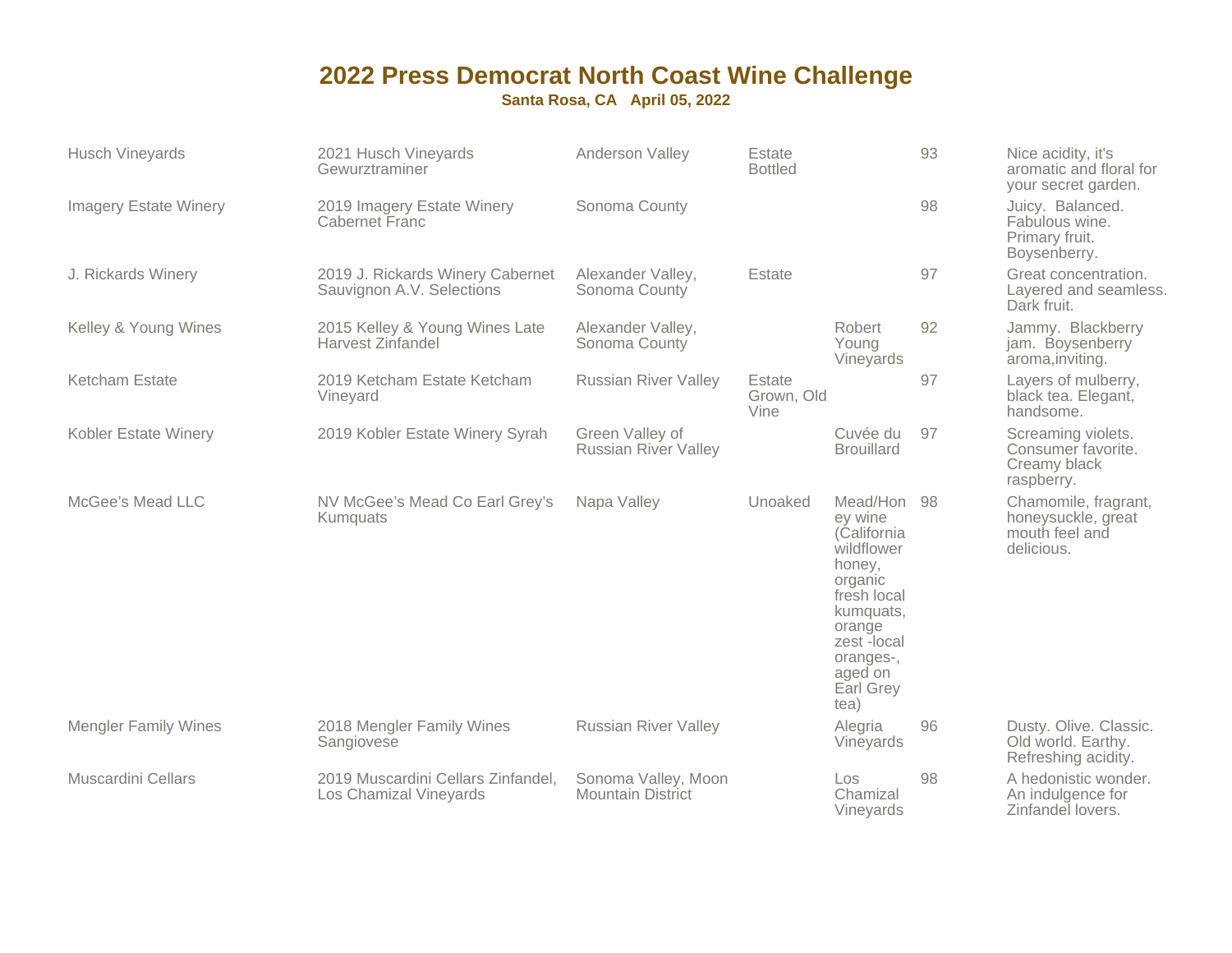| <b>Naked Wines</b>                                  | 2019 Wayne Donaldson Sonoma<br><b>Blanc de Blancs</b>                             | Sonoma                             |                    |                                                                         | 98 | Peachy, lively and hints<br>of stone fruit. Bright,<br>direct, youthful and<br>refreshing. Makes me<br>want another glass. |
|-----------------------------------------------------|-----------------------------------------------------------------------------------|------------------------------------|--------------------|-------------------------------------------------------------------------|----|----------------------------------------------------------------------------------------------------------------------------|
| <b>Naked Wines</b>                                  | 2020 Chris Condos Made with<br>Organic Grapes Mendocino<br>Chardonnay             | Mendocino                          |                    |                                                                         | 98 | Sweet nose of sweet<br>peas. Lemon and lime<br>characters. Zesty wine!                                                     |
| <b>Naked Wines</b>                                  | 2020 Derek Rohlffs Single Vineyard Dry Creek Valley<br>Dry Creek Valley Zinfandel |                                    |                    |                                                                         | 98 | Raspberry and spice. A<br>little vegetable.<br>Sassafras, More there<br>there.                                             |
| Navarro Vineyards                                   | 2021 Navarro Vineyards Rose of<br>Pinot Noir                                      | Anderson Valley                    |                    |                                                                         | 98 |                                                                                                                            |
| Navarro Vineyards                                   | 2020 Navarro Vineyards<br>Chardonnay                                              | Anderson Valley                    |                    | Premiere<br>Reserve                                                     | 97 | Ginger. Good acidity.<br>Lemon oil.                                                                                        |
| <b>Orsi Family Vineyards</b>                        | 2018 Orsi Family Vineyards<br>Schioppenttino                                      | Dry Creek Valley                   |                    |                                                                         | 96 | Great balance, super<br>tasty, spicy, delicate and<br>enjoyable.                                                           |
| Peterson Winery                                     | 2018 Peterson Winery Barbera                                                      | Mendocino                          | Single<br>Vineyard | Tollini<br>Vineyard.<br><b>Bottled</b><br>Unfined<br>and<br>Unfiltered. | 93 | Hearty,jammy,baked<br>cherry, nice wine, well<br>made.                                                                     |
| Pope Valley Winery                                  | 2019 Pope Valley Winery Merlot                                                    | Napa                               |                    |                                                                         | 98 | Killer. Flavors building<br>in it. Covers entire<br>palette .Mouth filling.<br>Silky<br>textures.Blockbuster.              |
| Portalupi                                           | 2021 Portalupi Vermentino                                                         | Carneros                           | Single<br>Vineyard | Mahoney<br>Vineyard                                                     | 99 | Carousel ride in your<br>mouth. Sassy fun.                                                                                 |
| Price Family Vineyards &<br>Estates/Head High Wines | 2021 Head High Wines Chardonnay Sonoma County                                     |                                    | Unoaked            |                                                                         | 96 | Minerality and oyster<br>shell. Optimal ripeness.<br>Picked perfectly ripe.                                                |
| Reynoso Family Vineyards                            | 2019 Reynoso Family Vineyards<br><b>Red Wine</b>                                  | Alexander Valley,<br>Sonoma County | Estate<br>Grown    | Certified<br>Sustainabl<br>e. Barrel<br>aged.                           | 97 | Cedar & cassis in nose.<br>Mouth filling, big and<br>chewy. Complex fruity<br>flavors. Yummy wine!                         |
| Reynoso Family Vineyards                            | 2021 Reynoso Family Vineyards<br>Sauvignon Blanc                                  | Alexander Valley,<br>Sonoma County | <b>Barrel</b>      | Certified<br>Fermented Sustainabl<br>e. Barrel<br>aged.                 | 98 | Fresh, floral and nice<br>varietal character. Nice<br>balance with acidity.<br>Stone fruits. Classic.                      |